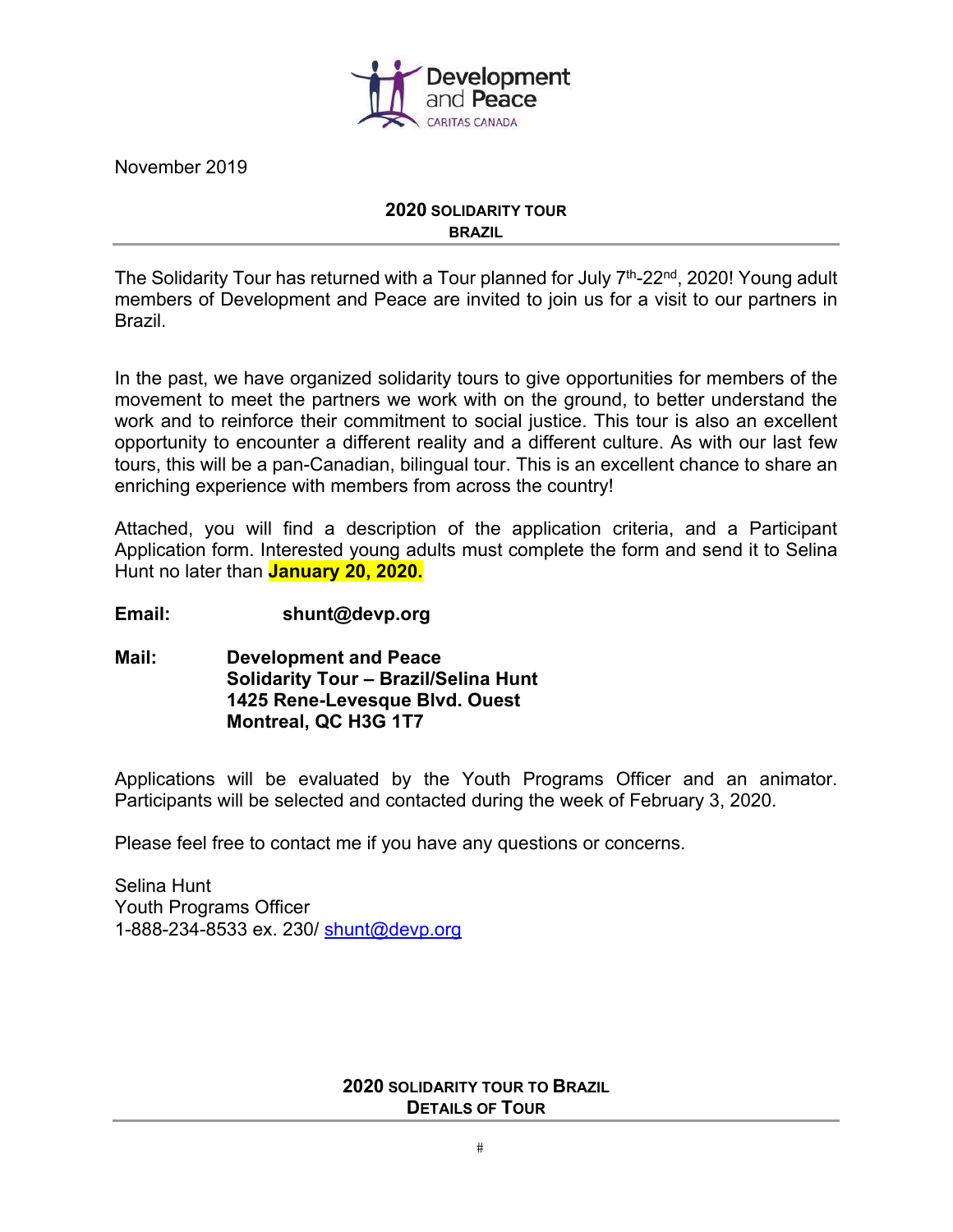# **General objectives:**

- $\triangleright$  To promote better understanding of the development work of DEVELOPMENT AND PEACE partners on the ground.
- $\triangleright$  To enable young people to visit a country in the Global South where they will gain concrete understanding of more complex social issues that they can then bring back to their communities.
- $\triangleright$  Reinforcing participants' motivation for solidarity and social justice and encourage participation in DEVELOPMENT AND PEACE.
- $\triangleright$  To strengthen links between the young members of DEVELOPMENT AND PEACE at the national level.

# **DEVELOPMENT AND PEACE Partners in Brazil**

The group will have the opportunity to meet with our partners on the ground and their various development programs and projects. In July 2020, the congress of the Pastoral Land Commission (CPT) will take place in Marabá, in the state of Pará, Brazil. This important meeting will involve many Development and Peace partners. REPAM (The Pan-Amazonian Ecumenical Network- Brazil), Caritas, and CIMI (Indigenous Missionary Council) will be in attendance. Development and Peace is directly supporting this Congress financially, and it is a wonderful opportunity for young adult members of Development and Peace to learn about these organizations and movements.

During this Solidarity Tour, you will also learn more about Social Pastorals of the Brazilian Catholic Church who demonstrate how faith guides social action and activism. Development and Peace has worked with these Social Pastorals for decades.

Part of this Solidarity Tour will involve delivering the Solidarity Letters that thousands of Canadians have signed! https://www.devp.org/en/campaign/forourcommonhome/action

## **Partners and areas to visit:**

**REPAM: The Pan-Amazonian Ecclesial Network- Brazil** and **CIMI: The Indigenous Missionary Council** seek social justice for Indigenous and marginalized Amazonian communities. They help people organize, litigate, advocate and publicize their causes. They also draw global attention to the treats faced by the Amazon and its peoples.

**CPT: The Pastoral Land Commission** is an arm of the National Conference of Bishops in Brazil. It documents abuses of the rights of indigenous peoples like the *seringueiros* and helps them challenge unjust land seizures. CPT also promotes ecological justice, human rights, and genuine land reform.

The CPT is the group that will be holding their congress from July 12-16 2020 in Marabá, the state of Pará.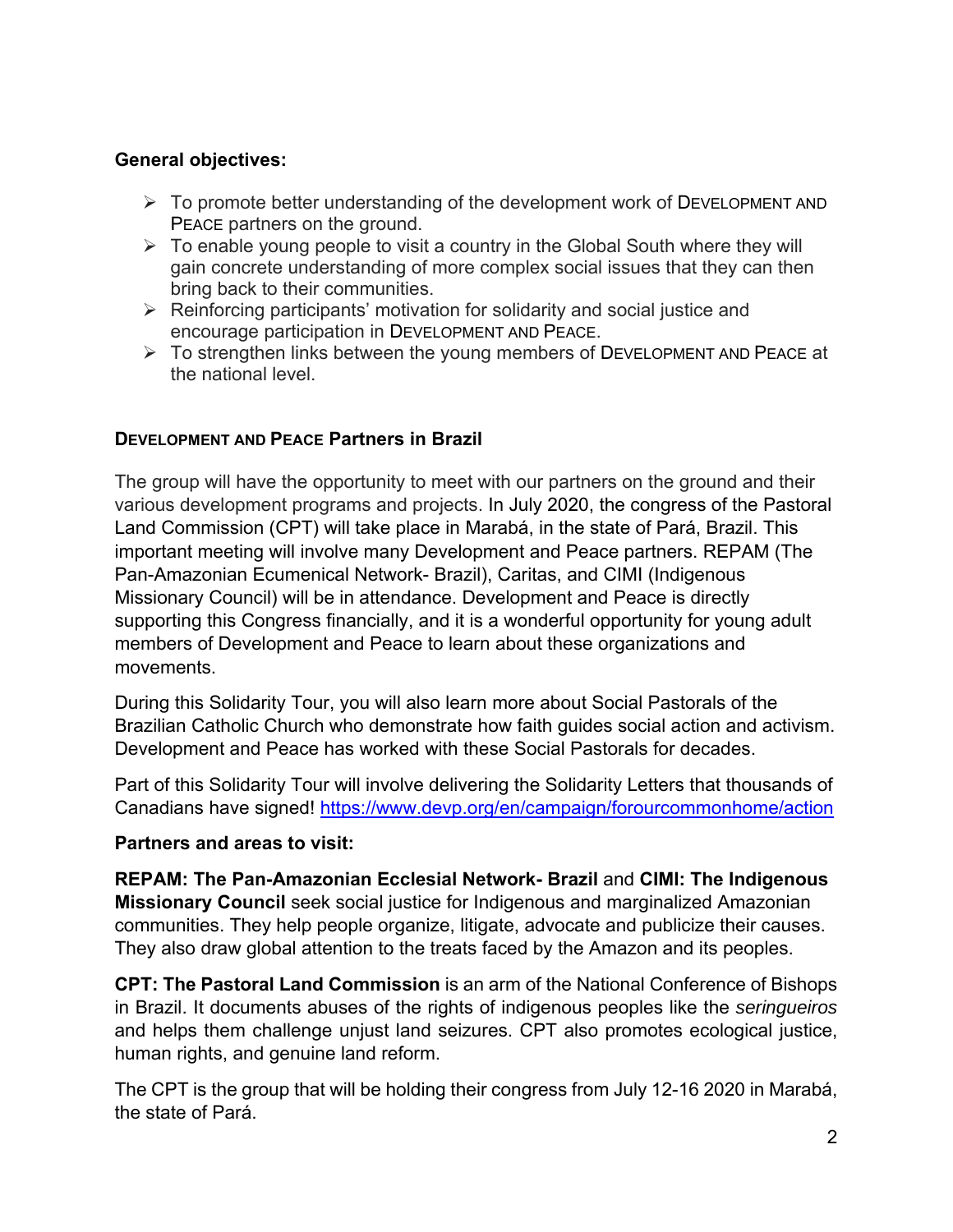You can read more about the work of our partners in Brazil at : https://www.devp.org/en/international/brazil https://www.cptnacional.org.br/ https://www.devp.org/sites/www.devp.org/files/documents/materials/devpeace\_commo nhome\_community\_profiles\_en-v02.pdf

### **Dates of Tour:**

The tour to Brazil is planned to take place between **July 7th – 22nd 2020**. Exact dates to be confirmed. Two days of orientation will be held immediately prior to our departure to Brazil (location to be determined), and the tour will last approximately 15 days.

#### **Location:**

Brazil, South America

### **Financial Information:**

Each participant will have to contribute approximately **\$3000** toward the cost of their Tour. This can be amassed through fundraising in their local community (hosting fundraising events, applying for grants, sales of fair-trade products, etc). Look for ways to fundraise that will provide educational opportunities for those in your community and give better visibility to your journey and its purpose. DEVELOPMENT AND PEACE animation staff and the Youth Programs Officer are happy to provide you with ideas and support along the way! The amount you contribute will be used to cover costs of the tour including international and local transportation, accommodation and food, etc.

#### **NOTE:**

- $\triangleright$  Each participant is responsible for the cost of vaccinations prior to travel. You should consult a physician in a travel health clinic to inform you of recommended vaccines, both highly recommended and required ones.
- The successful candidates will have to submit a first non-refundable deposit of \$100 to DEVELOPMENT AND PEACE on or before March 1<sup>st</sup>, 2020 to secure their place.

## **Eligibility:**

- $\triangleright$  Be between 25 and 40 years (25 years old at the start of the tour, or 40 at the time of application). We are flexible, based on the applications we receive!
- $\triangleright$  Have been an active member of DEVELOPMENT AND PEACE for at least six months and your involvement must have been consistent and notable throughout the year.
- $\triangleright$  Be a Canadian citizen or Permanent Resident.
- $\triangleright$  Be available for travel between July 5th and July 23<sup>rd</sup>, 2020 (pre-departure meeting + tour + travel home)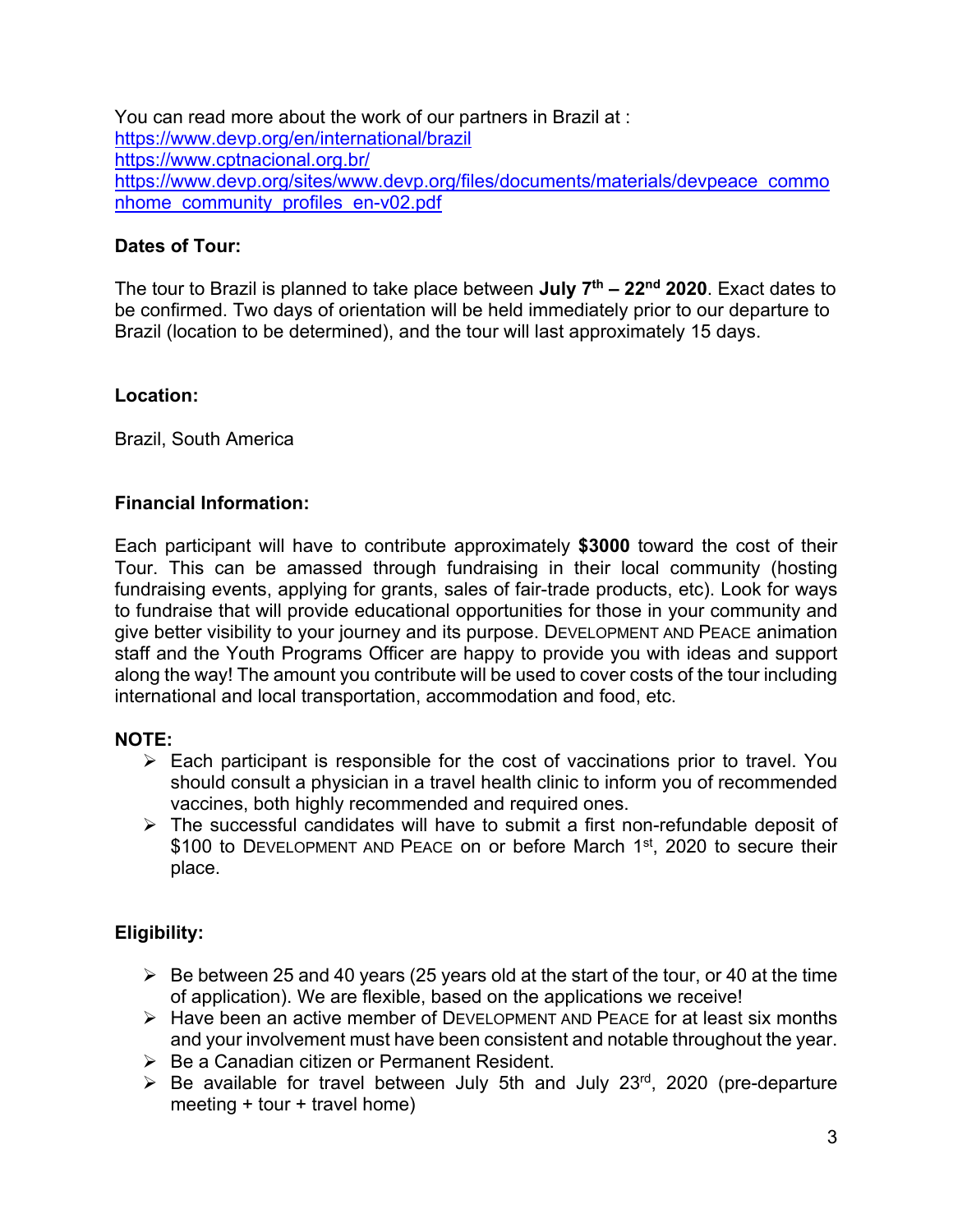- $\triangleright$  \* in good physical and mental health
- $\triangleright$  \* willing to adapt to a different culture (food, manners, etc.)
- $\triangleright$  \* undertake to use this experience to enhance their involvement in and to promote Development & Peace in their parish, diocese, school etc. level upon return
- $\triangleright$  Priority will be given to those who have not already participated in a D&P Solidarity Tour.

# **Who:**

The group will be comprised of 10-15 people:

- $\triangleright$  Anglophone and Francophone members
- The Youth Programs Officer and an Animator, staff persons from DEVELOPMENT AND PEACE

**Medical:** It is important to ensure that your routine vaccinations are up to date. Talk to a travel health care professional at least 6 weeks prior to travel to discuss what is right for you.

Yellow Fever: There is a risk of Yellow Fever in the area of Brazil you will be visiting. **There is currently a shortage of the yellow fever vaccine in Canada**. It is important for travellers to contact a designated Yellow Fever Vaccination Centre well in advance of their Tour to ensure that the vaccine is available: https://www.canada.ca/en/publichealth/services/travel-health/yellow-fever/vaccination-centres-canada-ontario.html

Mosquitos: It is important to ensure that you take precautions against mosquito bites, as they can carry many diseases. Wearing long sleeves, light-coloured, loose clothing and using bugspray and mosquito nets are good ways of preventing bites.

You can find more information at this link: https://travel.gc.ca/destinations/brazil#health

## **INVOLVEMENT REQUIRED**

# **Prior to Departure:**

- Participate in preparatory meetings by phone (approximately one call per month beginning in February.
- **Be able to participate in self-study before departure, specifically doing research and** reading related to the tour.
- Participate in fundraising activities to contribute financially to the project.
- **Participate in a two-day pre-departure training session (July 2020).**

# **During the Tour:**

 Actively participate in conferences and activities organized by DEVELOPMENT AND PEACE and those of the host partners (visiting partners and projects, etc).